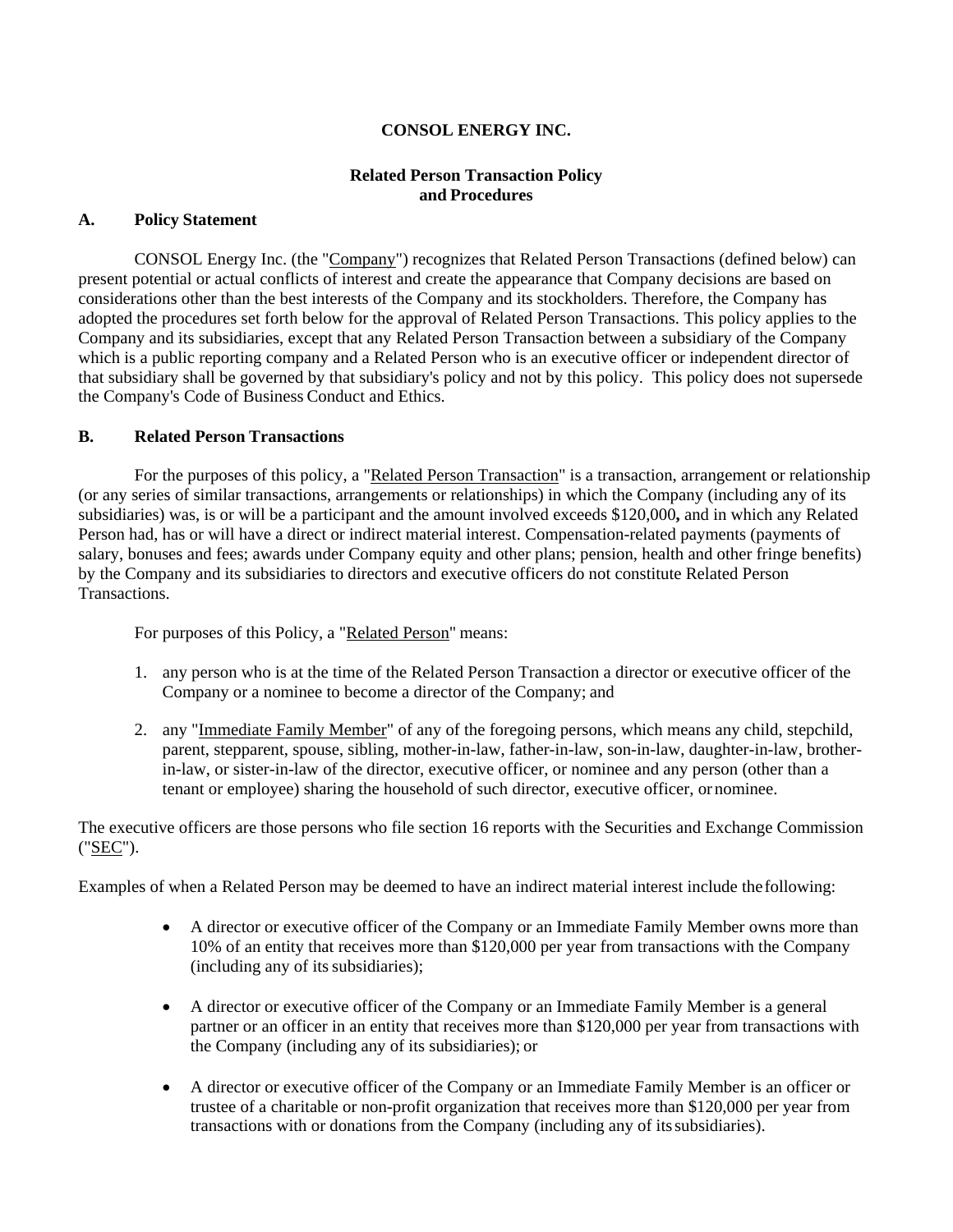Whenever a director or executive officer of the Company has any question about whether he or she has an indirect material interest in a transaction between the Company and another entity or organization, the director or executive officer shall review the matter with the Chief Financial Officer or General Counsel.

# **C. Approval/Ratification Procedures**

Related Person Transactions that are identified as such prior to being entered into or amended shall be consummated or amended in accordance with the following:

- 1. Prior to entering into or amending a transaction which may be a Related Person Transaction the director, executive officer, or nominee shall provide notice to the Chief Financial Officer and General Counsel of the facts and circumstances of the potential Related Person Transaction, including: (a) the Related Person's interest in the transaction; (b) the material facts of the proposed Related Person Transaction, including the proposed aggregate value of such transaction or, in the case of indebtedness, the amount of principal that would be involved; (c) the benefits to the Company of the proposed Related Person Transaction; (d) if applicable, the availability of other sources of comparable products or services; and (e) an assessment of whether the proposed Related Person Transaction is on terms that are comparable to the terms available to an unrelated third party or to employees generally. The Chief Financial Officer and General Counsel will assess whether the proposed transaction is a Related Person Transaction for purposes of this policy.
- 2. If the Chief Financial Officer and General Counsel determine that the proposed transaction is a Related Person Transaction, the proposed Related Person Transaction shall be submitted to the Audit Committee for consideration at the next Audit Committee meeting or, in those instances in which it is not practicable or desirable for the Company to wait until the next Audit Committee meeting, to the Chair of the Audit Committee (who will possess delegated authority to act between Audit Committee meetings) (the "Chair").
- 3. The Audit Committee, or where submitted to the Chair, the Chair, shall consider all of the relevant facts and circumstances available to the Audit Committee or the Chair, including but not limited to: including (if applicable) but not limited to (a) whether there is an appropriate business justification for the transaction; (b) the benefits that accrue to the Company as a result of the transaction; (c) the terms available to unrelated third parties entering into similar transactions; (d) the impact of the transaction on a director's independence (in the event the related person is a director, an immediate family member of a director or an entity in which a director or an immediate family member of a director is a partner, shareholder, member or executive officer); (e) the availability of other sources for comparable products or services; (f) whether it is a single transaction or a series of ongoing, related transactions; and (g) whether entering into the transaction would be consistent with the Company's Code of Business Conduct and Ethics. No member of the Audit Committee shall participate in any review, consideration or approval of any Related Person Transaction in which he or she or any Immediate Family Member directly or indirectly is involved. The Audit Committee (or the Chair) shall approve only those Related Person Transactions that are in, or are not inconsistent with, the best interests of the Company and its stockholders. The Audit Committee or Chair, as applicable, shall convey the decision to the Chief Financial Officer and/or the General Counsel, who shall convey the decision to the director, executive officer, director or nominee involved.

# **D. Ratification Procedures**

In the event that the Company becomes aware of a Related Person Transaction that has not been previously approved under this policy: